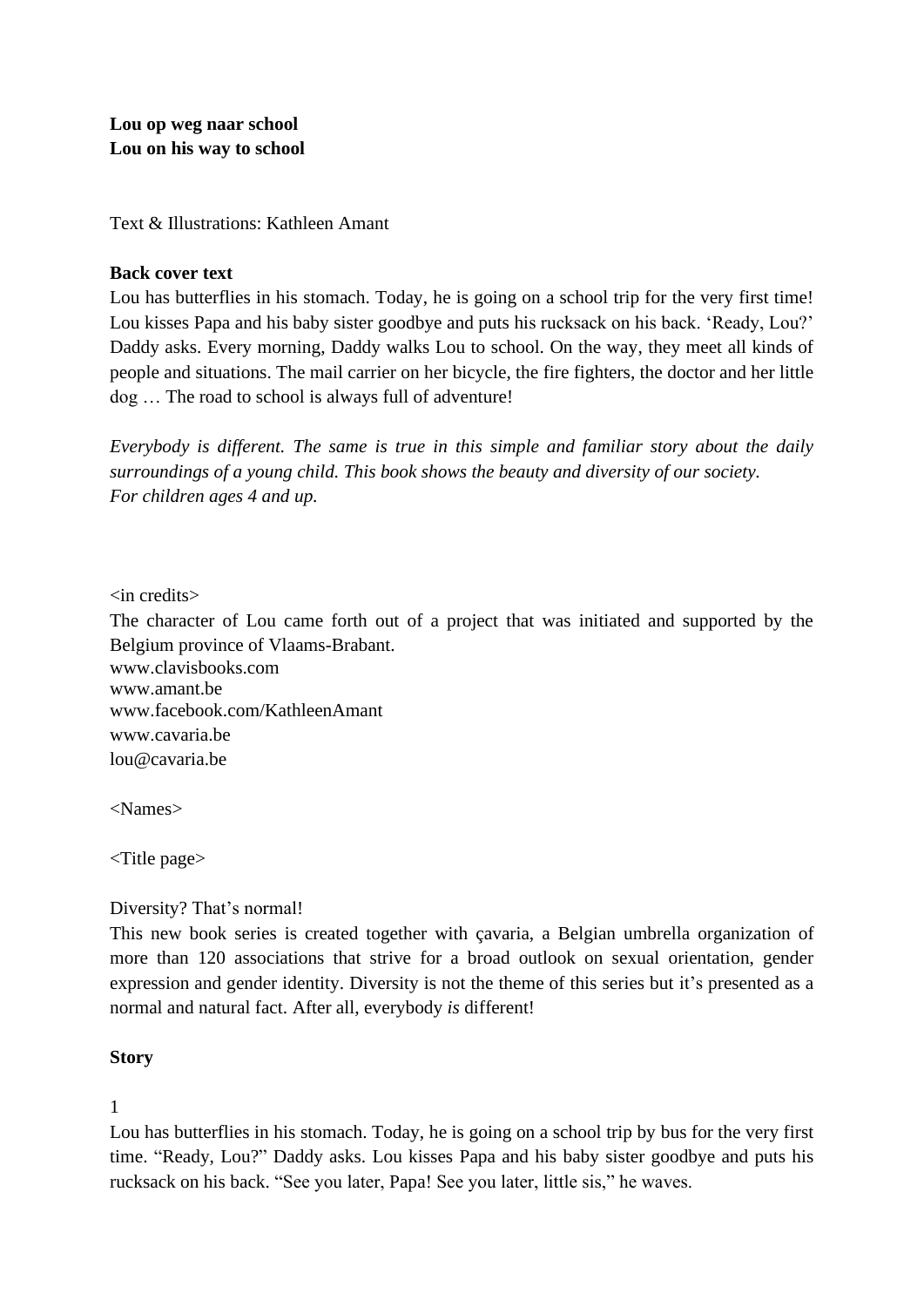## 2

Daddy and Lou are walking on the sidewalk, just as all the other pedestrians. Lou gives Daddy his hand, because it can be dangerous on the street. They have to watch out for the traffic; cars and bicycles are passing everywhere.

### 3

Lou is walking on the side of the houses, so Dad has a better view of what is happening on the road. There is the bakery!

### "Hello, baker," Lou waves cheerfully.

"Be careful now," Daddy says. "Here we will cross the road. But first we have to look carefully if a car or bicycle is coming."

### $\Delta$

"Look!" Lou points. "The doctor and her dog. That dog is doing a poo on the road. That is disgusting!"

Daddy laughs. "No, it isn't! The doctor will take the poo home in a small plastic bag. She will throw it away in the garbage can at home."

### 5

The traffic light for pedestrians is red. "May we cross the road now?" Dad asks Lou. "No." Lou shakes his head. "When it is red, you have to wait. Look, Daddy, a garbage truck!"

#### 6

"The light is green now," Lou calls. "Now we can cross the road."

The mail carrier crosses the road too with her bicycle.

"What a huge bag full of letters," says Lou. "The mail carrier still has a lot of work."

### 7

"Do you see the fire engine, Lou?" asks Dad.

There is a cat in the tree. She can't get out.

The fire man holds the ladder while the fire woman takes the cat carefully out of the tree. Lou wants to join the fire brigade later, when he's all grown up.

### 8

"We have to be really careful here," Dad says.

"The road workers have made a pit in the pavement. We have to cross the road one more time. But first we look carefully to the left and to the right to see if there is a car or bicycle coming."

#### 9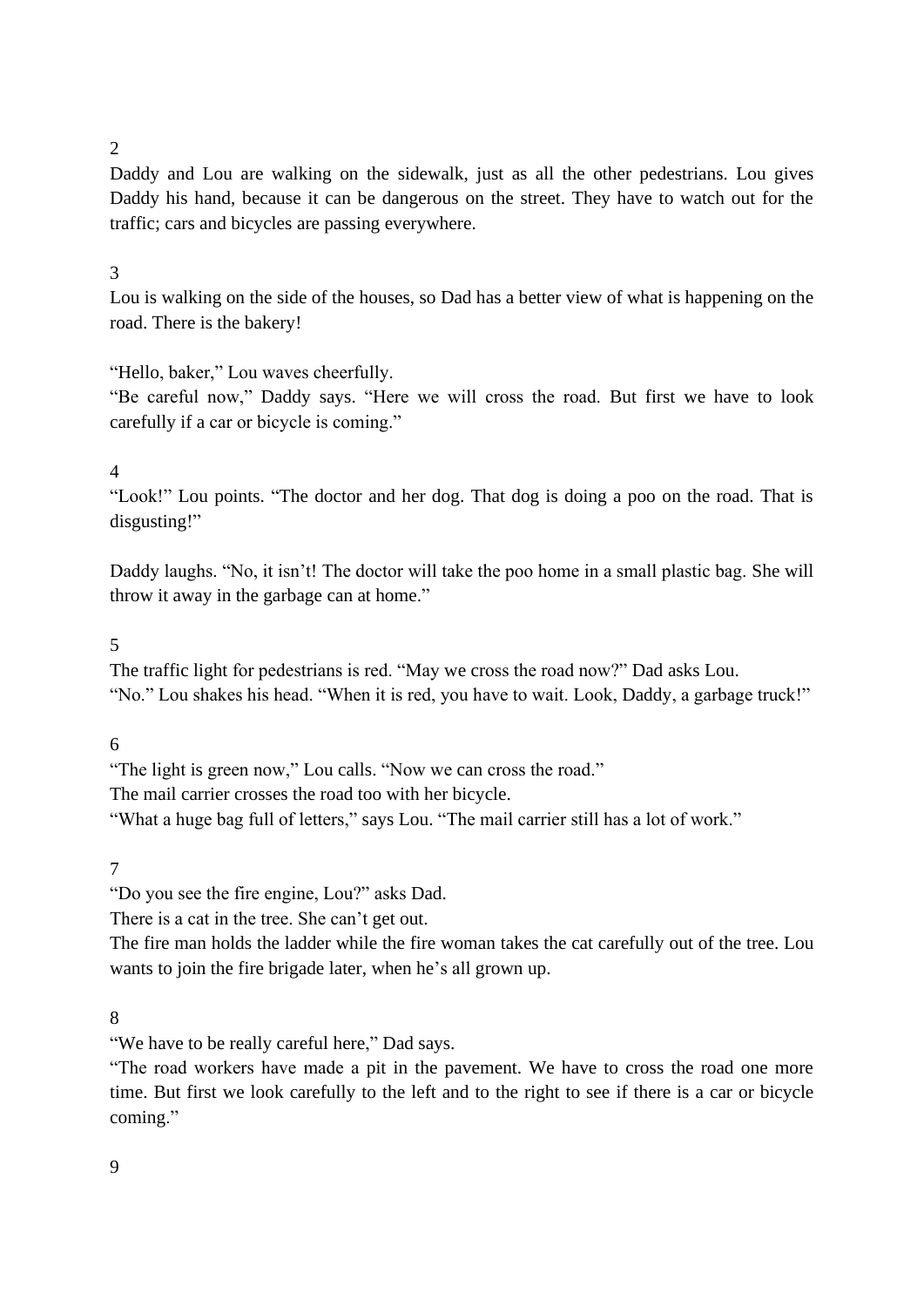"Anissa, Anissa!" Lou waves.

He tries to let go of Dad's hand.

But Dad is angry. "Lou," he says sternly. "What you are doing is dangerous. Never try and cross the road without looking left and right."

## 10

Lou and his dad are almost at school.

In front of the school there is a crosswalk.

That's where they have to cross the road.

Two police officers make the cars stop, so everybody can cross the road safely.

# 11

Miss Sara and Mister Pablo are waiting for the children at the school ground. It is very busy today, because the young children are going on a school trip. The parents stay a while longer. They want to wave goodbye to the children. The bus is already there. It is big and red.

# 12

Lou gets on the bus with his friends and the teachers. The driver will take them to the farm.

"Bye bye!" the children wave. "Have a nice day!" the others wave back.

# 13

At the farm, Lou is watching how woman farmer Eva feeds the pigs.

Yuck, that smells bad! He can go for a ride with the tractor with woman farmer Yasmine later. Victor and Fleur are having a bit of a row, but soon they are friends again. Going on a school trip together is so much fun!

14 Play together with Lou

# Look and find

Lou is together with his daddy, his papa and little sister Tess in the kindergarten.

But they are not alone. On these pictures you can see even more mommies and daddies and children. Can you find them in the playground?

15 Does this family resemble yours? What is different? What is the same?

Can you see where this family lives? How do you feel today?